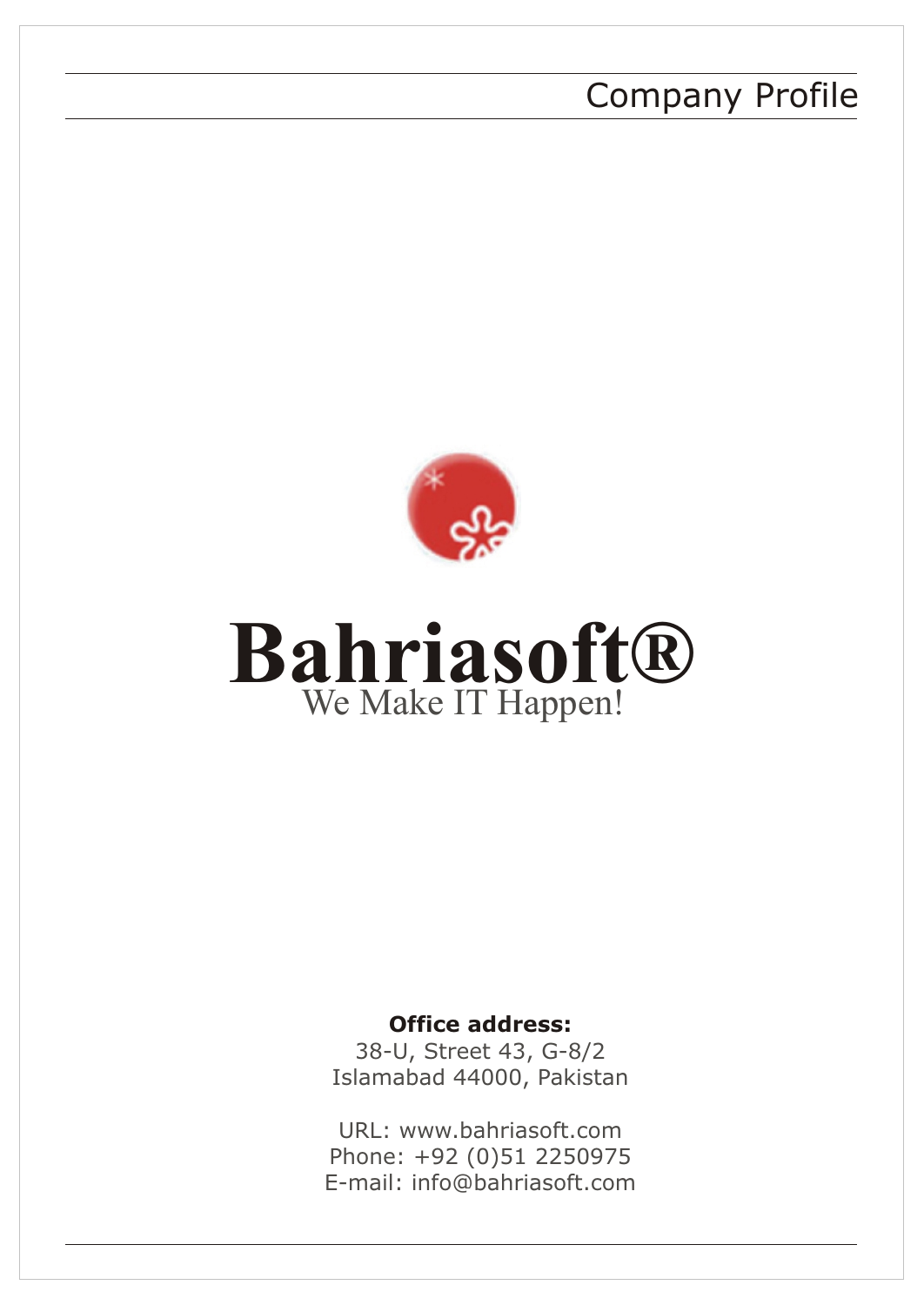# About: **Bahriasoft**

## **Brief Points:**

\* Bahriasoft is a registered firm (NO. RF/ICT6645) under Registrar of Firms, Islamabad Capital Territory (Government of Pakistan).

\* Bahriasoft has its own dedicated web servers too. This makes company's services more reliable and worth choosing.

- Bahriasoft was started in 1999.
- Being in the market for 6 years, Bahriasoft has become a dynamic and professionally sound organization.
- s E-Commerce, Web designing and Web development are Bahriasoft's specialties & the company enjoys good reputation in the industry.

\* Bahriasoft has its strategic business contacts in many countries of the world including USA, Canada & UK.

## **High Quality: Low Price**

Bahriasoft maximizes its client's business potential through highly impressionable integrated marketing strategies. From building a more professional online image to driving traffic to the sale, Bahriasoft uncompromising suite of services are focused on producing effective and immediate results. Bahriasoft journey is never one of uncertainty. The route is clear. The destination - your company's success.

## **Your business will be thriving because:**

• Our designs, artwork and programming are proven as one of the best both nationally and worldwide

- \* Our prices, comparing to quality, are lowest among other service providers of this level
- \* 99% of our projects are done on time

• Your company's image is best exposed through our high quality web designs, user friendly softwares and reliable hosting service.

\* Our clients are part of detailed consultation, brainstorming and creative analysis sessions.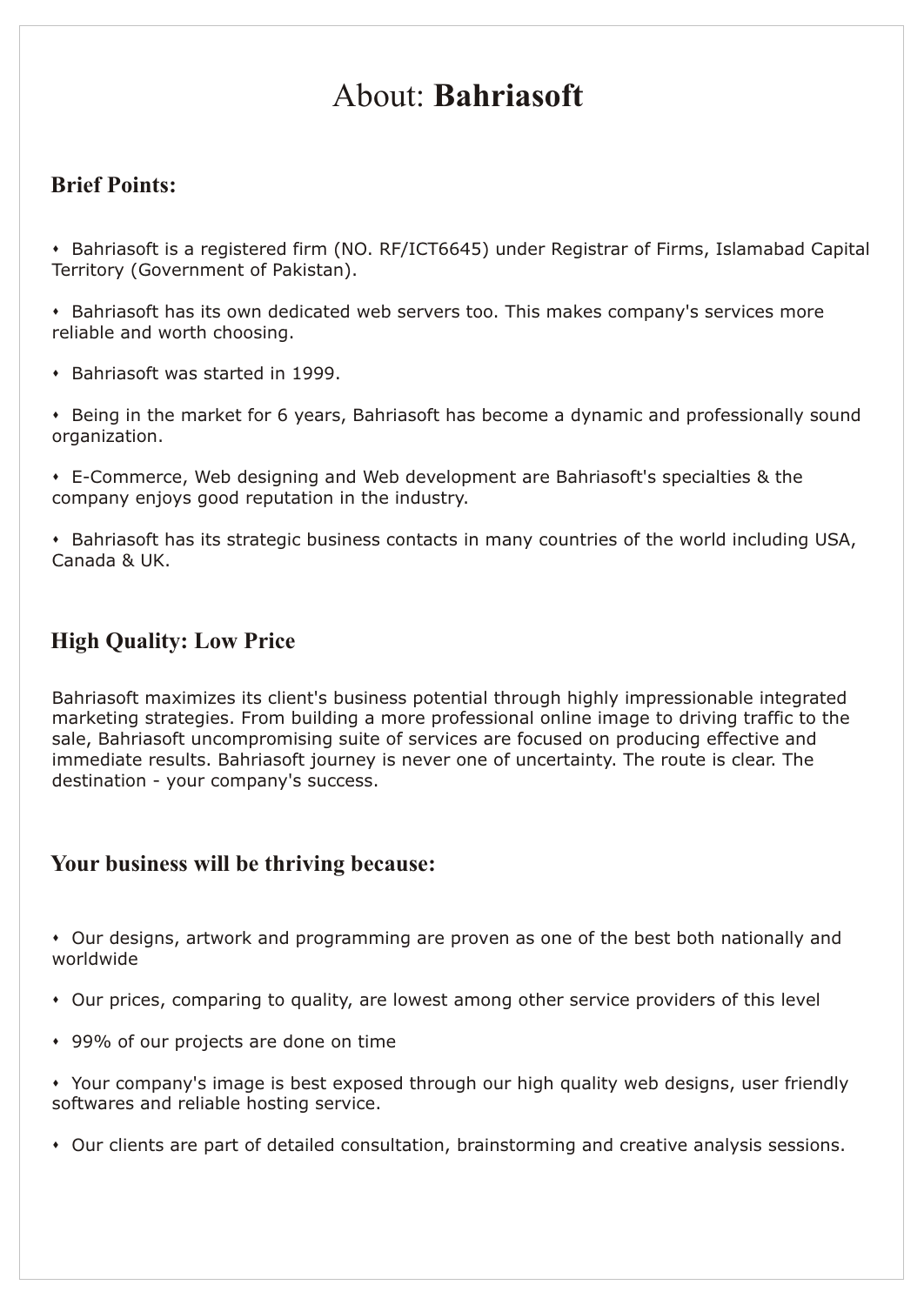# **Services @ Bahriasoft**

Bahriasoft takes you to the next dimension of Web performance. The focus: Meaningful solutions that foster measurable results.

Bahriasoft provides specialized expertise in the development of Internet and extranet solutions for business. We'll put you ahead of the curve with services like:

#### **Web Site Design:**

Bahriasoft specializes in developing web sites that conveys our client's image, branding, marketing messages and promotes their products and services. All internet sites developed by Bahriasoft are optimized for search engine placement and focus on lead generation or on-line sales. Bahriasoft has over five years of web development experience and has developed web sites for a wide range of clients.

#### **Flash & Multimedia Services:**

Bahriasoft will help you to get the most out of Flash. Macromedia Flash has become the industry standard for creating Intro pages, Interactive navigation and banners. It is easy to amend and easy to deliver. But really great Flash Presentation requires a level of skill and understanding far beyond the experience of the occasional user.

Bahriasoft expertise can turn an OK presentation into something special. We can create bespoke designs that work within, and engage beyond your corporate guidelines. We can sort out all your formatting inconsistencies and make sure that all your assets conform to preset guidelines which will make future production much more straightforward.

From digitized video clips to 2D and 3D animations; from top quality sound files to bespoke designs, Bahriasoft adds the extra touch that brings your presentation alive and keeps it alive long after the screen has been turned off.

#### **E-commerce:**

For thousands of prospective buyers that see your company on the Internet your web site delivers the critical "first impression" of your company. Hire Bahriasoft and you can have a great looking web site that will put you a cut above your competitors.

#### **Website Promotion Services:**

Our marketing programs aggressively market your web site and increase the number of web users who visit your web site, thereby exposing your products and services to a larger market. Our standard marketing package includes promoting your web site to all-major search engines and directories on a regular basis. If you want to actively advertise your services on the web using banners, we offer banner design, banner advertising, tracking and statistical analysis of campaigns (click-through).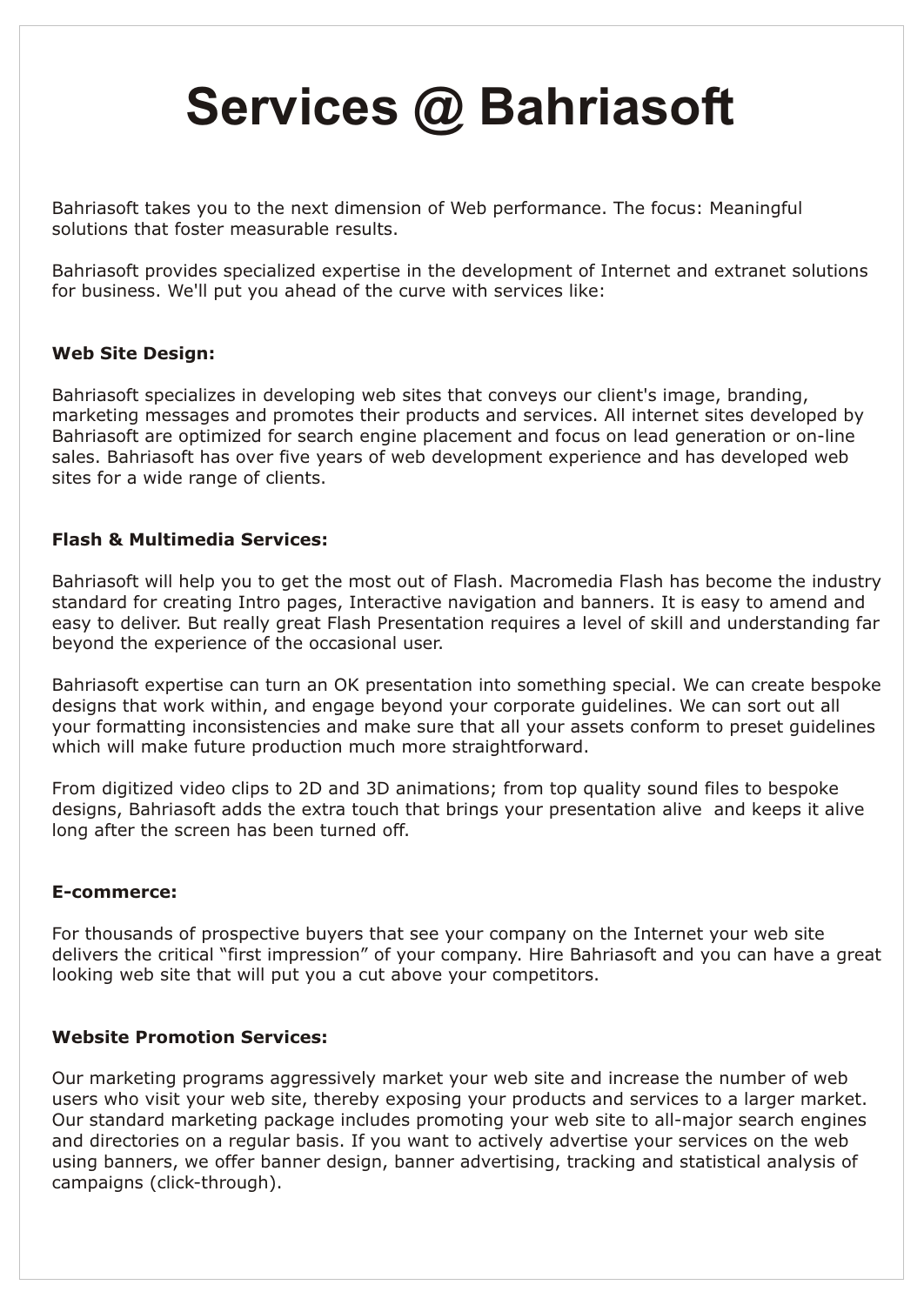#### **Maintenance & Support:**

Our maintenance programs ensure that your site is always current and your Internet marketing campaign stays within budget. Our standard maintenance program includes hosting on highperformance redundant servers, promotion to search engines and directories, content updates and support via telephone and e-mail. We include all of the services you require in order to ensure both the short and long-term success of your Internet program.

#### **Logo Designing:**

Bahriasoft graphic design department will create a professional looking logo that can be used in web and print. This will be done after detailed consultation with your company's staff. We will try to assure that your logo depicts the best image of your company. You will be provided with a questionnaire and a graphic image off your company name in several fonts which will help us determine your style.

#### **3D Modeling:**

Bahriasoft provides 3D Modeling for your business needs. 3D Videos, images and simulations can be produced as they are demanded. Our 3D graphic experts are fully confident of their abilities to provide you the best you deserve for a great business future of your organization.

#### **Mobile Commerce:**

We can develop WAP enabled sites for your business that can lead to development of online business applications that can be accessed via mobile devices. Imagine! Someone ordering a product with his/her mobile phone from your company and your market share start increasing and you start targeting new audiences just because of your mobile availability at any time and at any place.

Can you see your business growing now?

#### **Software Development:**

Our software development professionals are very much talented to an extent that they can satisfy you in no time. Our certified and well equipped software development team has proved itself at every project.

Your software needs can be fulfilled with complete satisfaction @ Bahriasoft.

# **Quality Control**

Bahriasoft gives a straight forward policy of "Price after the Prize". This means you'll pay the major portion of price only when you are satisfied. Our policy ensures quality control at its highest levels.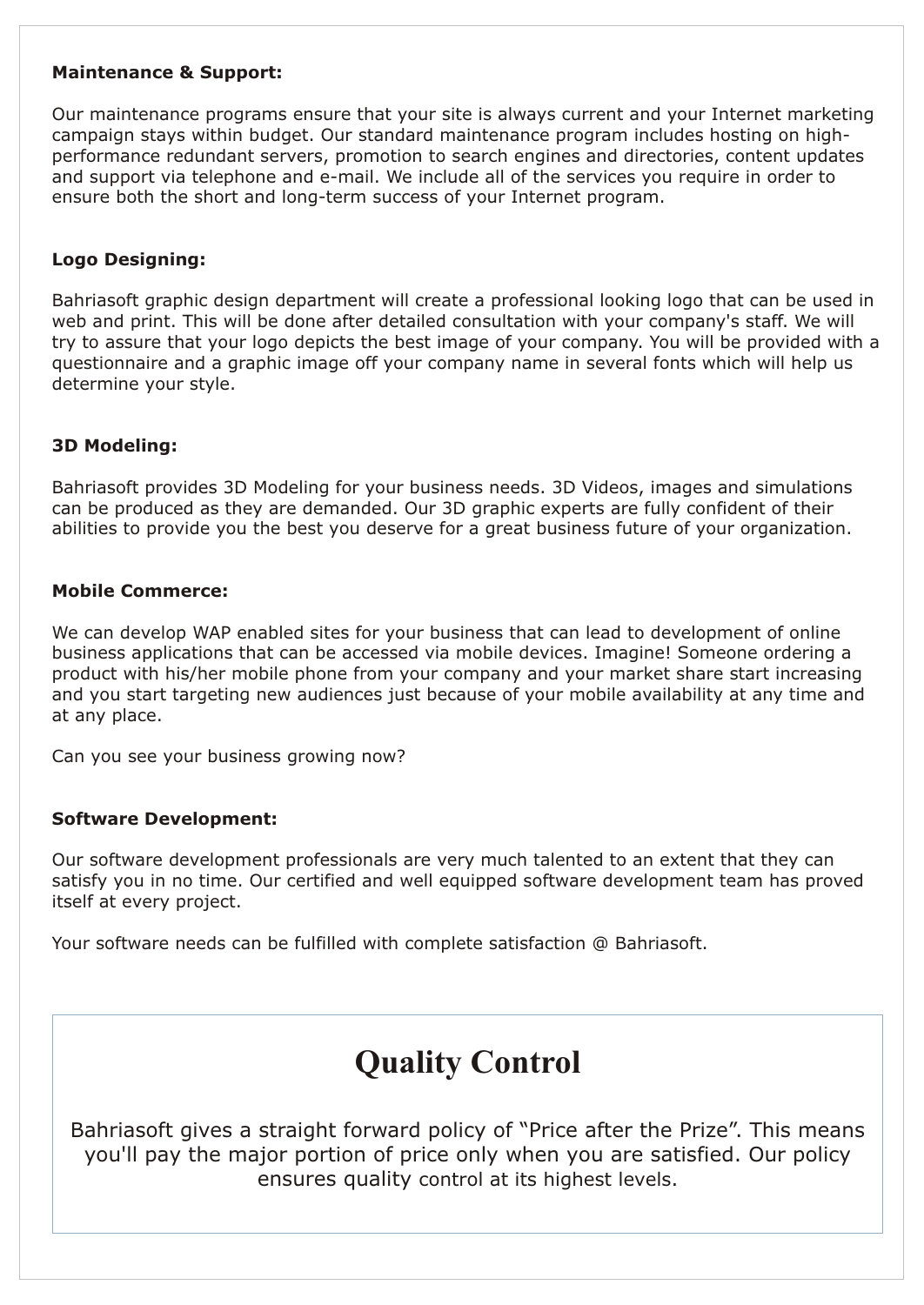# **Brief Portfolio**

# **Web Projects:**

### **Islamabad Traffic Police (ITP)**

Complete website including traffic guides, awareness videos and other interactive features. www.ctp.com.pk

**Four Seasons International - Pakistan's leading Trading Company** A well detailed, high quality designed website with information on company's operations and services. | www.fourseasonsintl.com.pk

**IT Insight - Pakistan's IT & Telecom Magazine | www.itinsight.info**  The website covers the telecom industry of Pakistan in addition to the IT market of Pakistan, Asia & Middle East.

**AdFoster - Contextual Based Advertising | www.adfoster.com**  A complete PPC advertising solution.

**New Jersey Drapery Services USA | www.newjerseydrapery.com**  Company website

**Test International - Technical Equipment and Supplies** Corporate website | www.test-intl.biz

**Vikar Enterprises Corporate website | www.vikarali.com** 

**TIMS - The Institute of Mind Sciences | www.mindsciences.com**  Complete website.

**CresHost - Reliability Hosting! | www.creshost.com**  Corporate website for CresHost.

**GeoHunt - Water Resources Consultants | www.geohunt.com.pk**  Corporate website.

**Gifts and Cookies - SweetFactory's Franchise | www.giftsandcookies.com**  A Sweets shop in Toronto, Canada.

**Bahria.net - Connecting Bahrians Worldwide | www.bahria.net**  An online community for Bahrians and friends providing an excellent environment of sharing and interacting with fellows.

**Hostaza.com - Free Web Hosting Service | www.hostaza.com**  a website providing Free Web Hosting.

**Shughal.com - Lets Share Our Smiles | www.shughal.com**  A portal full of fun & entertainment.